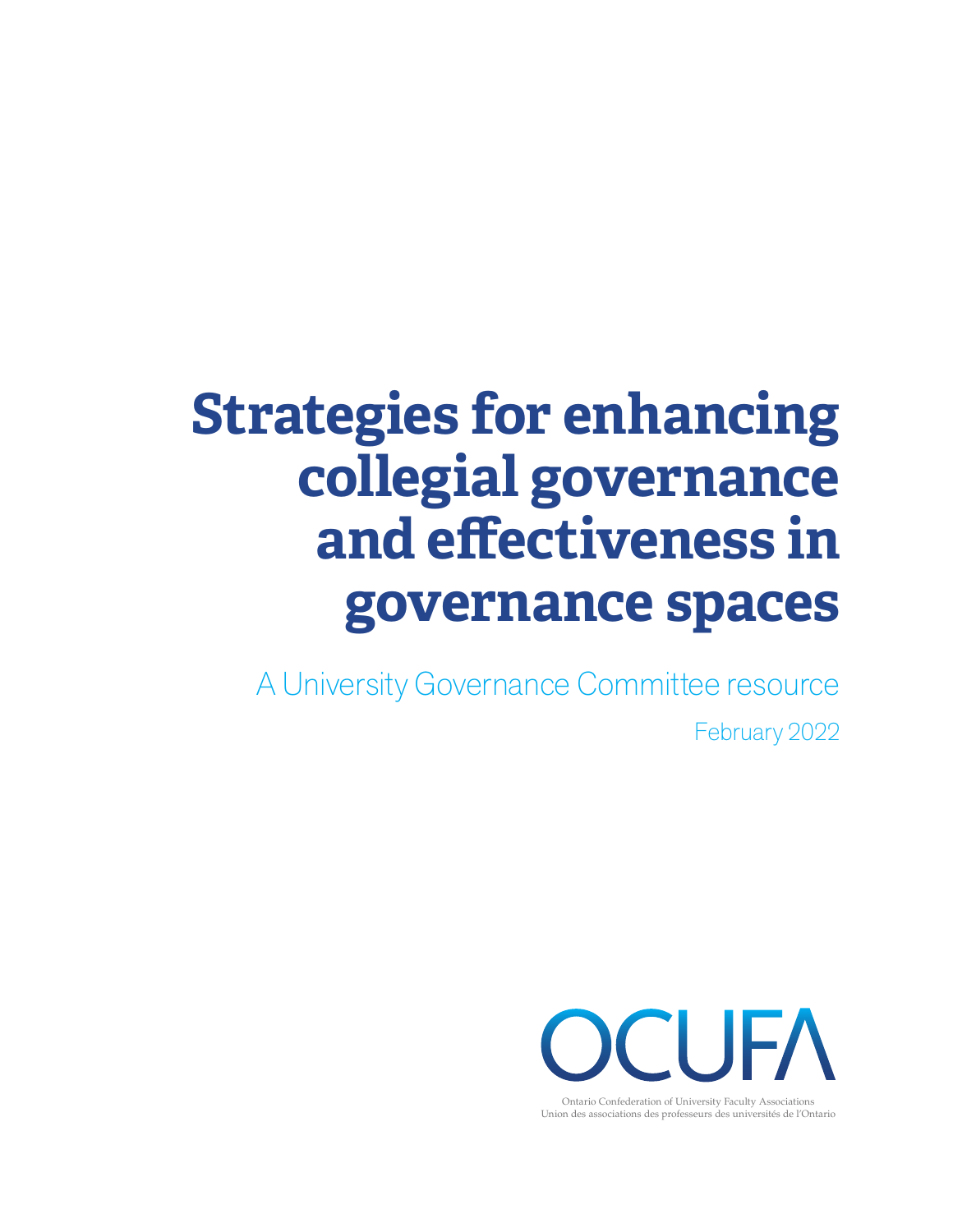#### **Strategies for enhancing collegial governance and effectiveness in governance spaces A University Governance Committee resource**

February 2022

Ontario Confederation of University Faculty Associations (OCUFA)

The Ontario Confederation of University Faculty Associations has been the provincial voice of university faculty since 1964. OCUFA represents over 17,000 professors, academic librarians, and other academic professionals in 30 member associations across Ontario.

17 Isabella Street, Toronto, Ontario M4Y 1M7 416-979-2117 | [ocufa@ocufa.on.ca](mailto:ocufa@ocufa.on.ca) [www.ocufa.on.ca](http://www.ocufa.on.ca)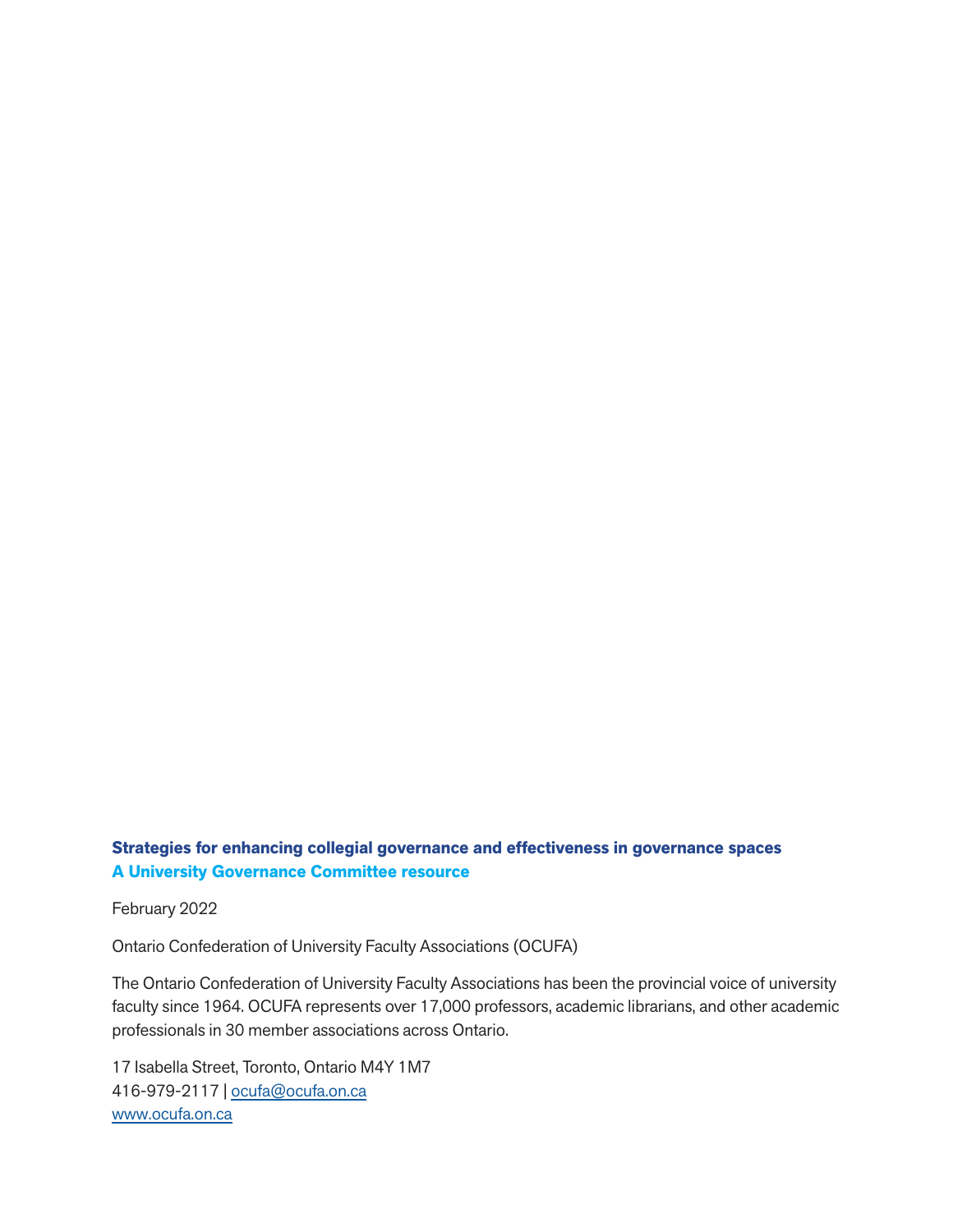# **Introduction**

Collegial governance has been increasingly under attack at Ontario universities over the last several years. Faculty and academic librarian associations across the province have raised alarm about how universities are being governed, including a lack of meaningful faculty and academic librarian input and involvement in university decisions, top-down management from increasingly corporatized boards and administrations, and an erosion of transparency and accountability.

The OCUFA University Governance Committee was tasked with developing a resource to assist member associations in protecting and enhancing collegial governance at their institutions. Given the range of governance models at universities across the province and the differences in size and resources among OCUFA member associations, this document provides a wide range of suggestions with the understanding that not all are possible at all institutions. The committee decided to provide a comprehensive list of possible interventions to give member associations a range of strategies to select from based on their individual contexts.

This document speaks to an overall erosion of collegial governance at Ontario's universities due to increasingly overreaching boards of governors with corporate mentalities and composition. In addition, tenured faculty have become increasingly burdened with other responsibilities and casualized contract faculty—who are not compensated for research or service activities—now make up the majority of teaching faculty on many Ontario campuses. Further, many governance matters have shifted into the realm of administrators, which has led to a decreased awareness of the history and importance of shared governance as well as skepticism about its potential impact. The switch to remote employment during the COVID-19 pandemic only elevated concerns about the lack of faculty and academic librarian engagement in university governance. As faculty and academic librarians return to campuses when it is safe to do so, we must ensure that the shared governance models are respected, as they ensure the proper functioning of our public universities and are formally enshrined in policies and provincial university acts. This document suggests concrete steps that member associations can take to protect against some of the most pronounced threats to shared governance at universities in Ontario.

#### **Methodology**

The work on this resource began with the development of a comprehensive list of structural barriers to collegial governance and, in particular, faculty and academic librarian participation in governance processes. The committee then identified common concerns and structural and practical barriers in different areas of university governance. The committee's expertise, its members' observations and research on this topic, have been relied on throughout the process.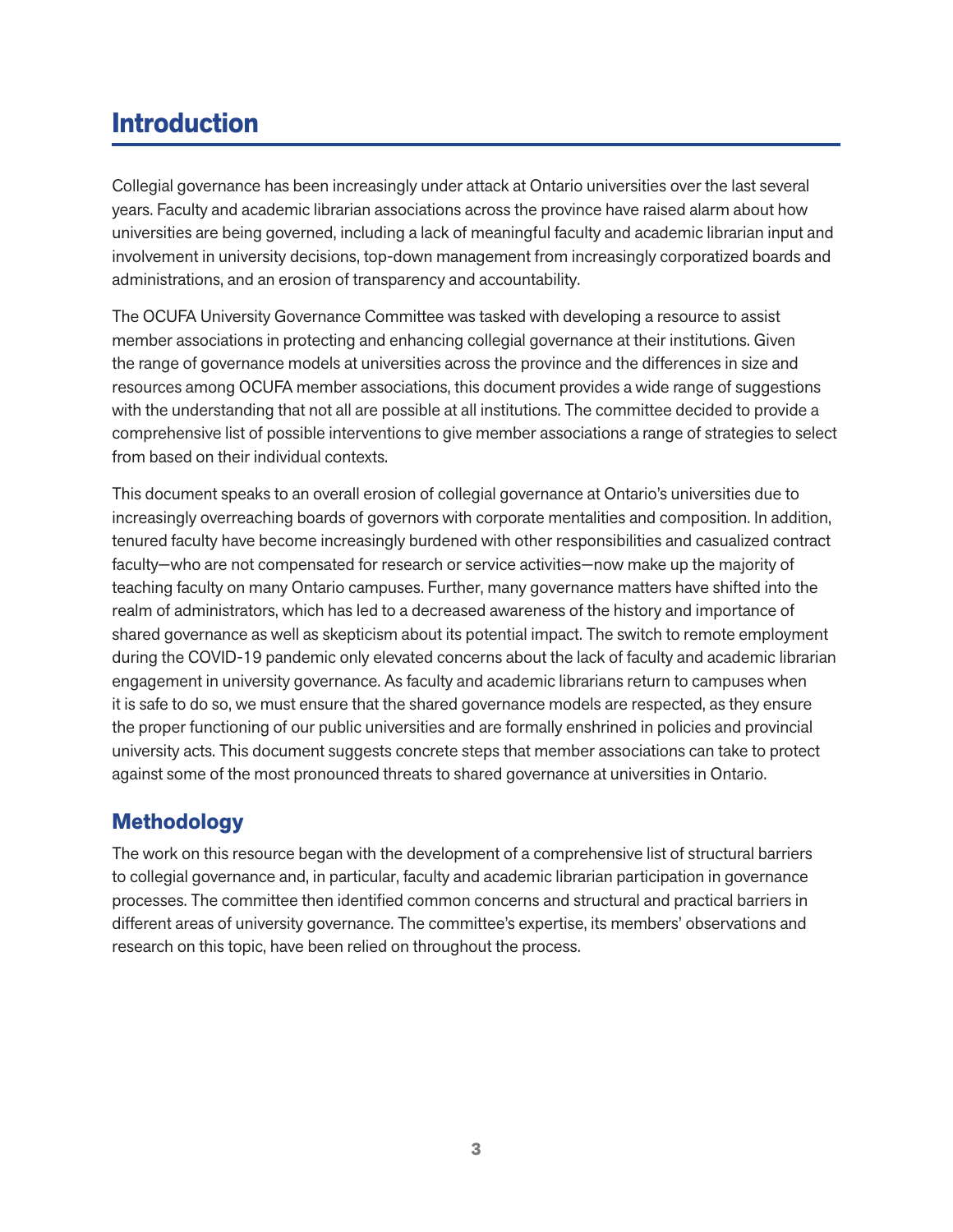### **Increasing engagement in governance**

With the gradual erosion of collegial governance at Ontario's universities faculty and academic librarian participation in university governance structures has also diminished. This is due to several factors, including increased time pressures and the devaluation of service work compared to research and teaching; the systemic exclusion of faculty and academic librarian representatives from key governance bodies and decisions; the growing corporatization of governance, including the use of consulting firms and external companies; an alarming rise in numbers of contract faculty who are usually excluded from governance structures; and the development of new policies and practices centred on notions of confidentiality, secrecy, and reprisal, which limit intramural academic freedom and the ability to be effective and engage with their colleagues and community.

In this section, the committee has provided recommendations on ways to address barriers to engagement in governance and to facilitate effective faculty and academic librarian participation in governance spaces. The committee posed a number of questions in developing this section, including:

- $\blacktriangleright$  How do we ensure that participation in governance is not an added burden on faculty and academic librarians?
- $\blacktriangleright$  How can faculty and academic librarians participate in governance "smartly", i.e. be effective and informed without the need to attend countless meetings?
- $\blacktriangleright$  How can an individual member be effective in governance bodies such as boards and senates?
- $\blacktriangleright$  How can faculty and academic librarians regain ground in areas of governance, such as senior administrative searches, recruitment strategies, investment priorities and practices, etc. where they have been pushed out and replaced by consulting and professional firms?
- $\blacktriangleright$  How can contract faculty be meaningfully involved and compensated for their service, including in governance?

- 1. Publicize positive instances where faculty and academic librarian input has been solicited and incorporated into important decisions through collegial governance. It is important to note that the more effective members feel in governance spaces, the more interested and engaged they will be. The lack of interest in engaging with governance issues or volunteering for governing positions is often the result of people feeling that the spaces are not worth the effort because they cannot have a substantial impact on important decisions.
- 2. Ensure that faculty and academic librarians in representative roles are in communication with their constituencies so they can both report back on the proceedings at the governing body and seek feedback on issues that are going to be debated and discussed at the senate or board. Faculty and academic librarians should either make use of existing structures or create new mechanisms for communicating with their constituency and resist any confidentiality policies that unduly limit what can be reported back.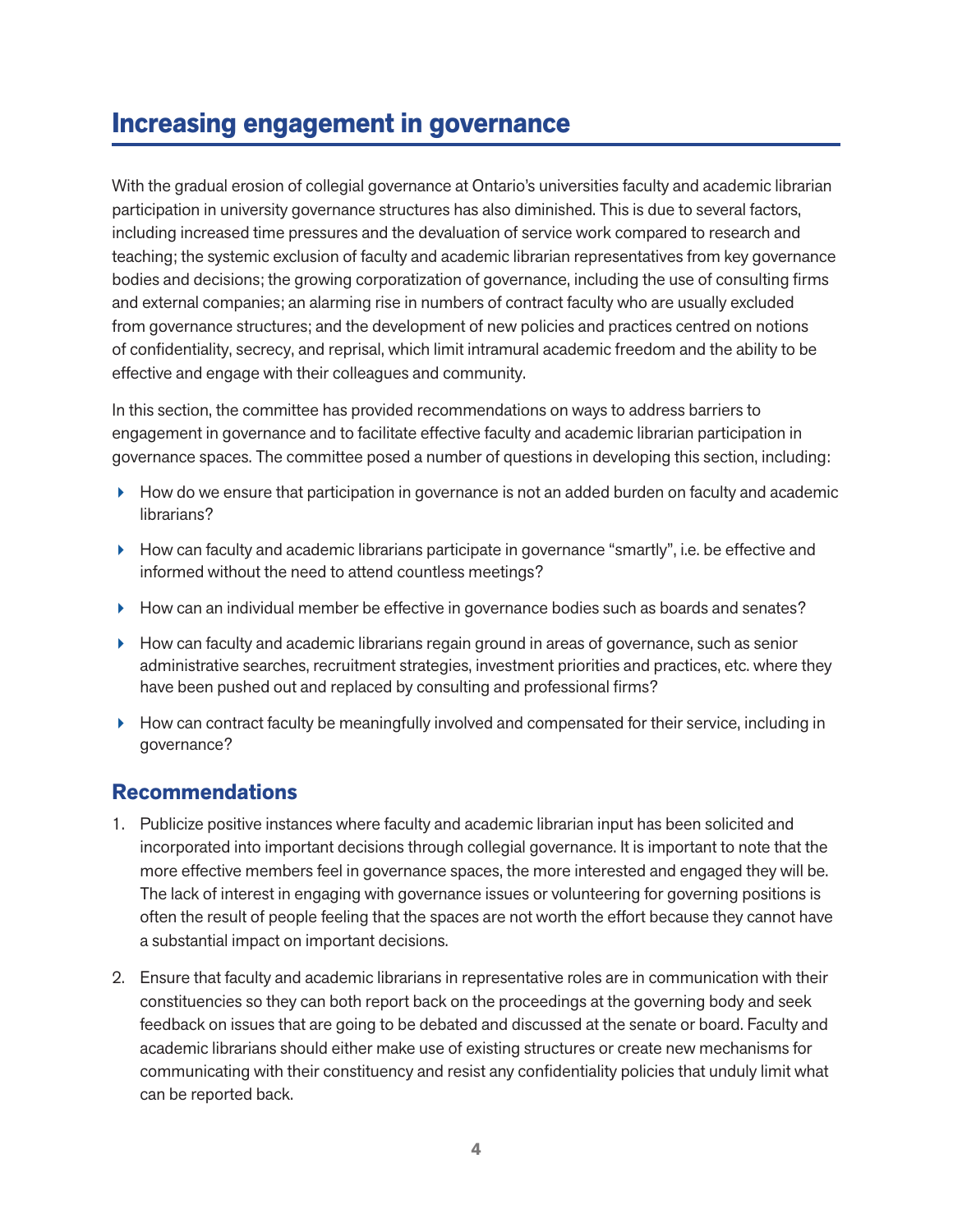- 3. Create a governance committee within your association. This committee should have Senators, contract faculty, and board representatives and have a mandate of ensuring that your members have a strong voice at senate, board, and any other bodies that influence institutional governance.
- 4. Establish a pre-senate caucus or other consultation where faculty, academic librarian, student, and staff Senators can gather and discuss issues of importance on the agenda, develop a strategy and coordinate responses, and share the workload of going through meeting packages.
- 5. Reach out to students and staff and their unions on issues of common concern.
- 6. Ensure that service work is not devalued. If the collective agreement has clear definitions about service yet the service work is being devalued (e.g., in terms of promotion, merit), then associations need to ensure their members' service is counted. It may be helpful to educate members serving on promotion and tenure committees on the value and scope of service as defined by the collective agreement to ensure that service to governance bodies is duly recognized.
- 7. Know the content of the legislation establishing your university, as well as rules and procedures governing the different bodies. It is helpful to ensure that Senators and board members know their rights and responsibilities through training provided by the association or via board and senate.
- 8. Ensure that representatives on board and senate bring issues of importance to the floor and follow procedures to have them added to the agenda after consultation with their constituency. Often, the agendas of senates and boards are very rigid and are set by the leadership of these bodies. It is the responsibility of Senators and board members to ensure, among other things, that issues of concern to their constituency are discussed and addressed at these bodies.
- 9. Utilize motions at senate and board both to invite debate and discussion and to create accountability. Senates and boards often become spaces where reports are made and conversations are had without clear direction or decision making, resulting in the common belief that these are useless or rubber-stamp bodies and that real decisions get made elsewhere. Submitting a motion is an effective tactic for creating space for discussion around a specific topic and for soliciting a clear decision on the matter. In larger bodies, it is important that faculty and academic librarian representatives find a way to share the burden of raising motions to prevent the voices of only a few being heard which, first, may suggest that only a small number are concerned and, second, unfairly puts the responsibility on a few members.
- 10. Utilize the option of requesting special meetings of senate to address issues that administrators may otherwise try to keep out of senate. Some universities have a dedicated space on their senate agendas for discussion of critical and timely issues. Senates also commonly have provisions for a minimum number of Senators who can request a special meeting to deal with an important issue.
- 11. Put an end to bullying that administrators in the senate may promote, such has silencing individuals who raise issues or debate the administration's decisions in senate meetings. Employ knowledge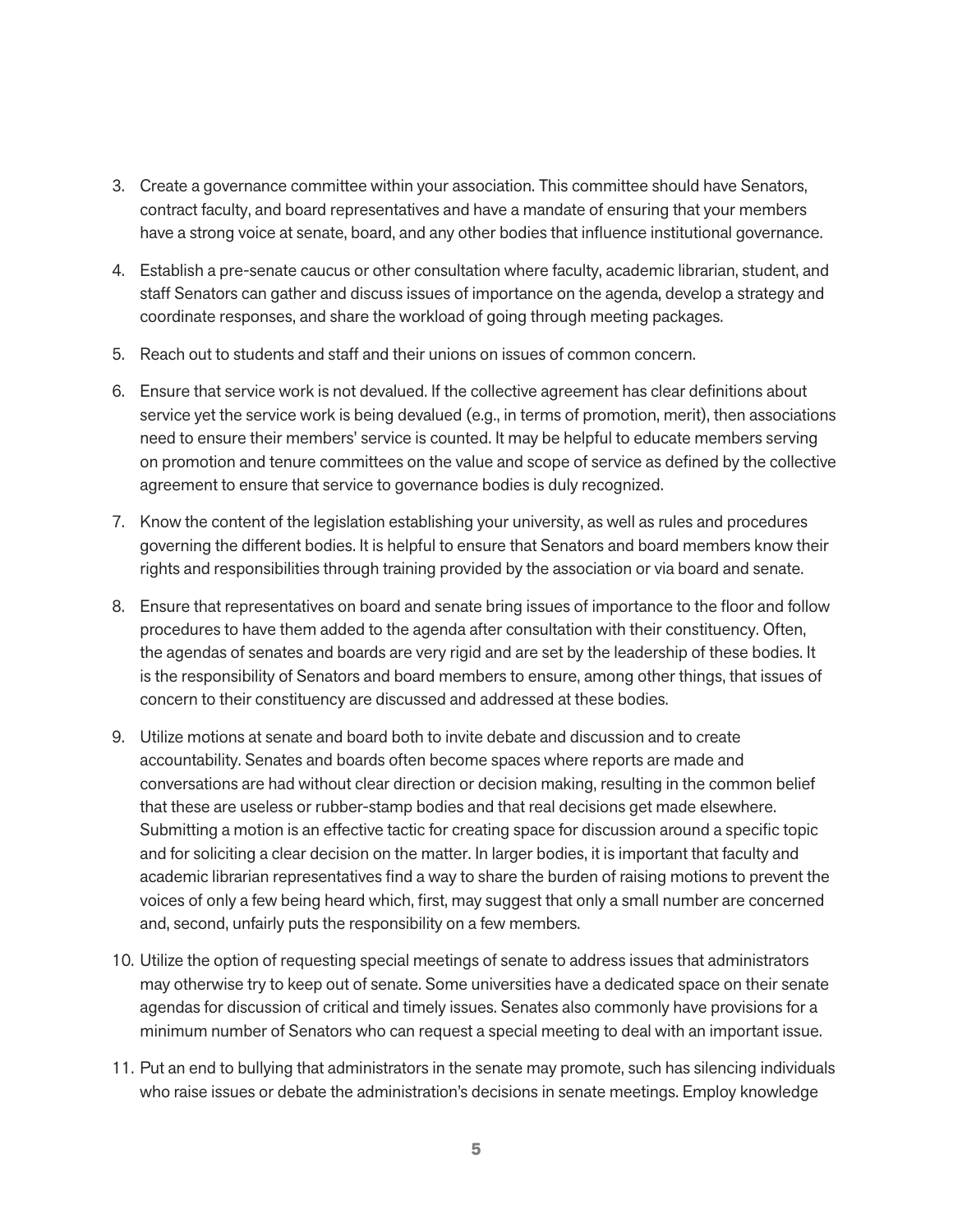of rules of order and respectful workplace policies when appropriate to ensure that the voices of faculty and academic librarian representatives, especially those from equity seeking groups, are not muzzled.

- 12. Reach out to other colleagues on senate ahead of time when there are important issues at play at senate. This creates a reliable network that can be activated on critical issues. It is very helpful to have a "map" of Senators and their networks prepared in advance to facilitate the process and in order to be effective and comprehensive in communication campaigns.
- 13. Ensure there are speakers at senate ready to line up at the microphone to speak on important issues so the issue can be framed well.
- 14. Propose having individual microphones at senate and board meetings as they help in increasing participation. Having to go to a central microphone can be intimidating or deterring to some representatives, especially if the debated issue is deemed controversial.
- 15. Coordinate questions and submit items of importance (to your members) to be put on the senate agenda. Take control so the issues that your members care about are on the agenda and discussed and debated. Some universities have adopted a "consent agenda" process in order to save time on routine matters and allow fuller discussion of important issues.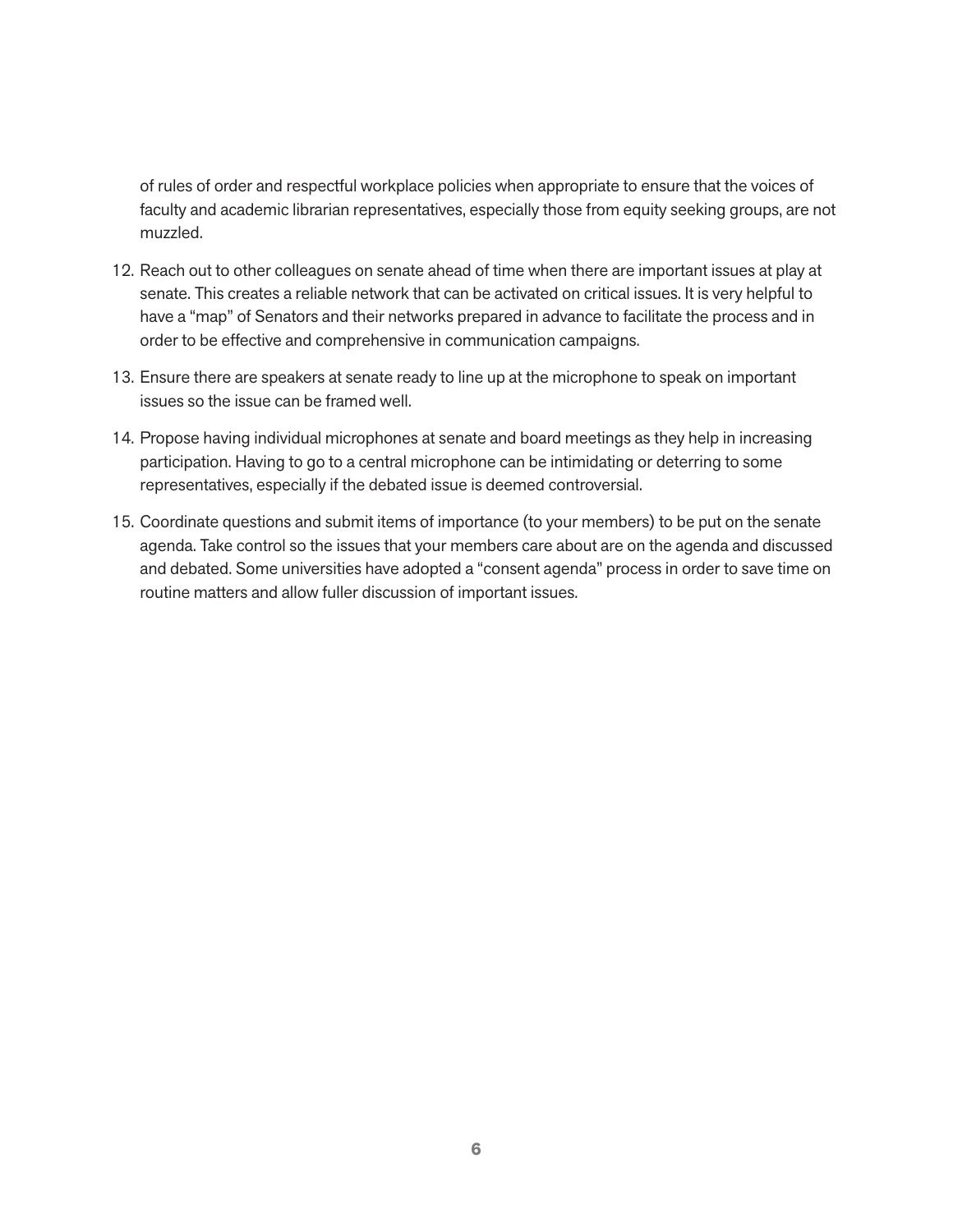# **Contract faculty, academic librarians, and governance**

Contract faculty and academic librarians are commonly underrepresented in university governance spaces, even though universities are increasingly reliant on their work. Contract faculty teach more than half of courses at most universities in Ontario and yet they continue to be excluded from most governance structures. One of the barriers to the involvement of contract faculty and academic librarians in governance work is the lack of recognition and compensation for their research and service work.

In this section, we have included some tactics and steps to facilitate the participation of contract faculty and academic librarians in governance structures and to increase their presence in the different areas of university and, where appropriate, faculty and academic librarian association spaces. It is essential to consult contract faculty and academic librarian members when engaging in these actions.

- 1. Examine your university's legislative act and bylaws of senate to see if there are restrictions on contract faculty and academic librarian membership in senate. If so, organize support for a bylaw change motion at senate. If senate bylaws are silent on contract faculty and academic librarian representation, propose a new bylaw provision that would mandate representation.
- 2. Advocate for the inclusion of contract faculty and academic librarians in departmental and decanal searches.
- 3. Bring motions to faculty and academic librarian councils for revisions to decanal search committee structures to include contract faculty and academic librarians if they are not already included.
- 4. Develop a brief on why contract faculty and academic librarians must be included in governance decisions and present it to your university's governing bodies.
- 5. Review the governing documents of departments and advocate for appropriate representation of contract faculty and academic librarians, including voting privileges, in the departmental governing body.
- 6. Review the internal structure of your association to ensure contract faculty and academic librarians are compensated for association work.
- 7. Gather information on what service contract faculty and academic librarians have been doing at your institution. What service has been paid and what service has been unpaid? Do tenured faculty, academic librarians, Chairs, or Deans ask contract faculty and academic librarians to do service? Is it paid or unpaid? Ensure that any university or association policies that include compensation for contract faculty and academic librarian service work explicitly include governance work.
- 8. Promote the contributions of contract faculty and academic librarians in areas of service, outreach, and research to the broader campus community and advocate for fair compensation and working conditions so they can continue to contribute to the university.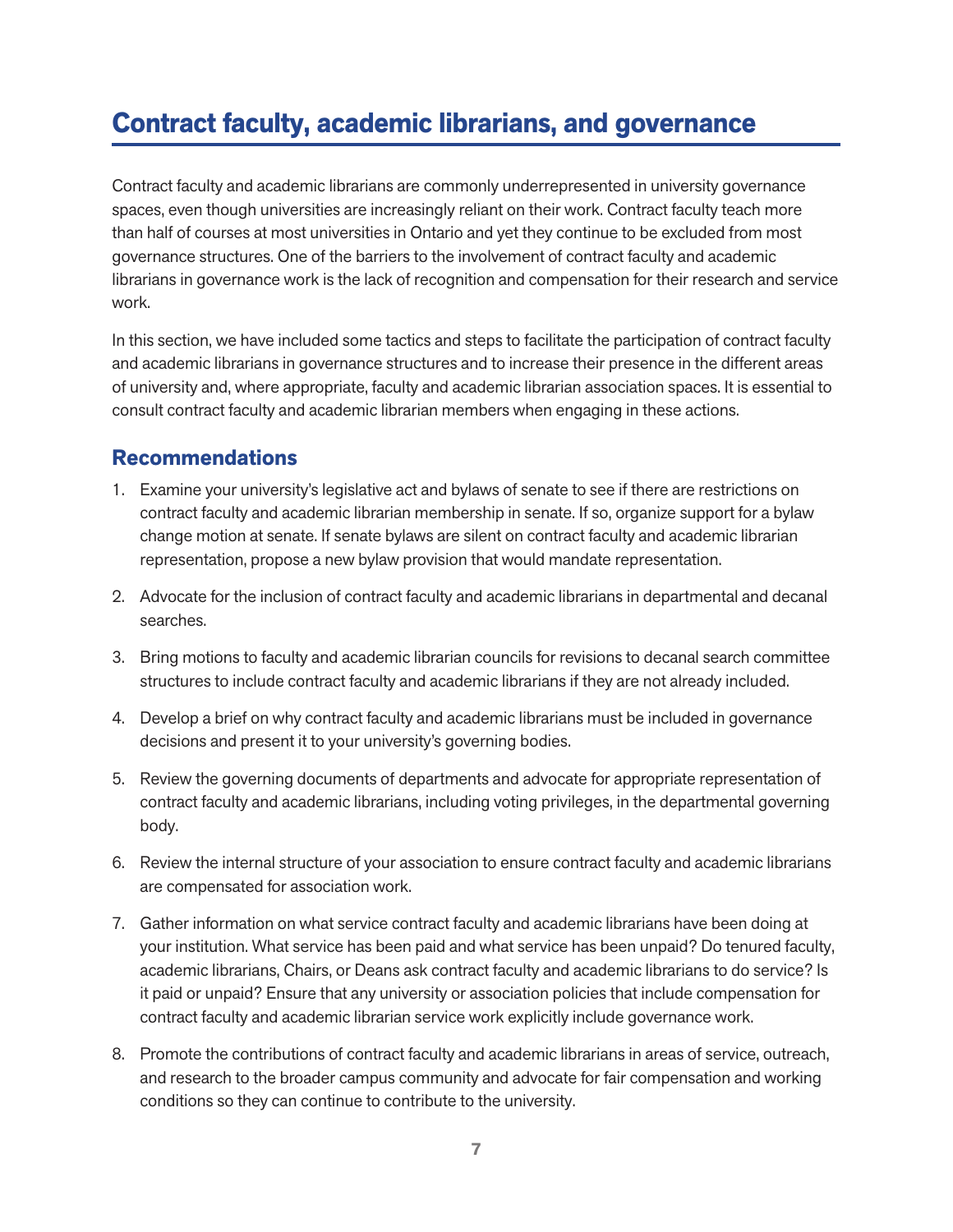- 9. If your association has a governance committee, ensure that contract members are included on the committee. If your association does not represent contract faculty or academic librarians on your campus, consider reaching out to the appropriate union and forming a joint committee.
- 10. Improve collective agreement language to ensure that contract faculty and academic librarians are compensated for the service work they provide to the university (e.g., hiring committees, health and safety committees, curriculum committees).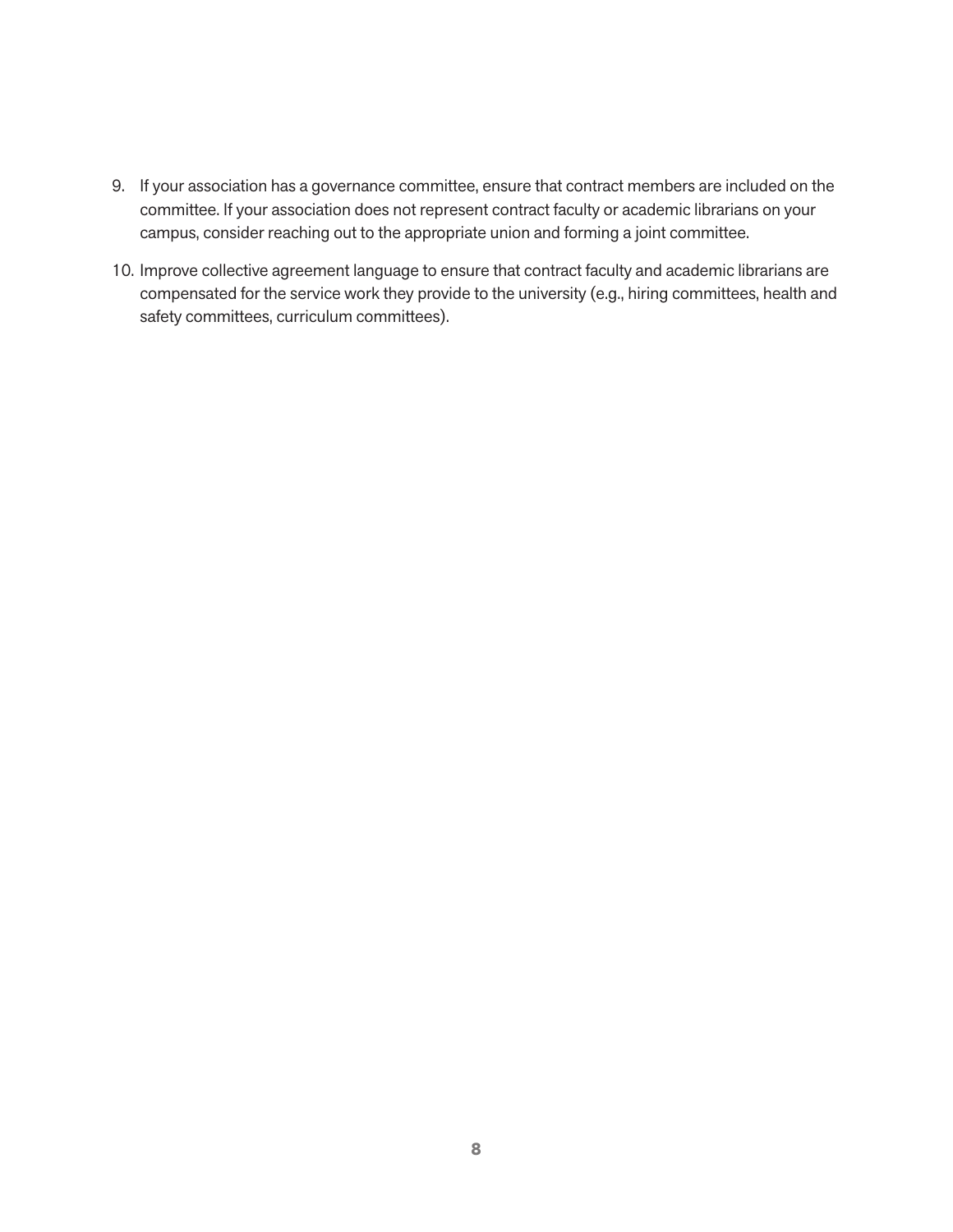### **Transparency and effective communications**

One of the governance concerns often raised by members is the lack of transparency and the high degree of secrecy in university governance, particularly with regards to significant financial and strategic decisions at the university. Faculty and academic librarians are often not consulted or asked to engage in consultations that are superficial and seemingly designed for optics rather than genuine engagement. This goes hand in hand with ineffective communication practices resulting in a disconnect between the majority of the faculty and academic librarian complement and their representatives on governance bodies and the leadership of the university.

In this section, the committee has attempted to tackle the topics of communication and transparency in relation to collegial governance. We provide suggestions on how to ensure that members are more informed about the governance of the university and how members can contribute to establishing transparent practices at governing bodies. We also suggest strategies for better communication practices to address the disconnect between debates happening on university boards and senates and the members at large.

- 1. Circulate excerpts about relevant topics from senate and board meetings to your membership after each meeting.
- 2. Improve collective agreement language regarding transparency and proper communication.
- 3. Scrutinize in-camera practices at board and senate to determine whether they are necessary, or if they are simply designed to shield board members and Senators from public scrutiny and accountability.
- 4. Create an environment of two-way communication by ensuring the board is aware of member concerns and activities through some or all the following:
	- Encourage faculty and academic librarian members on senate to visit the board to summarize their issues or to present on their accomplishments at the institution in order to familiarize the board with faculty and academic librarian contributions.
	- Arrange for permanent and contract representatives to regularly visit board meetings or send communications to the board as a way to establish a line of communication between the board and your members. This will encourage the board to respond to questions and concerns brought to them in a meaningful way.
	- Ensure your association is in communication with the board and not just the senior administration around issues of priority to your members and offer the board the option to have its members receive new from your association, where appropriate.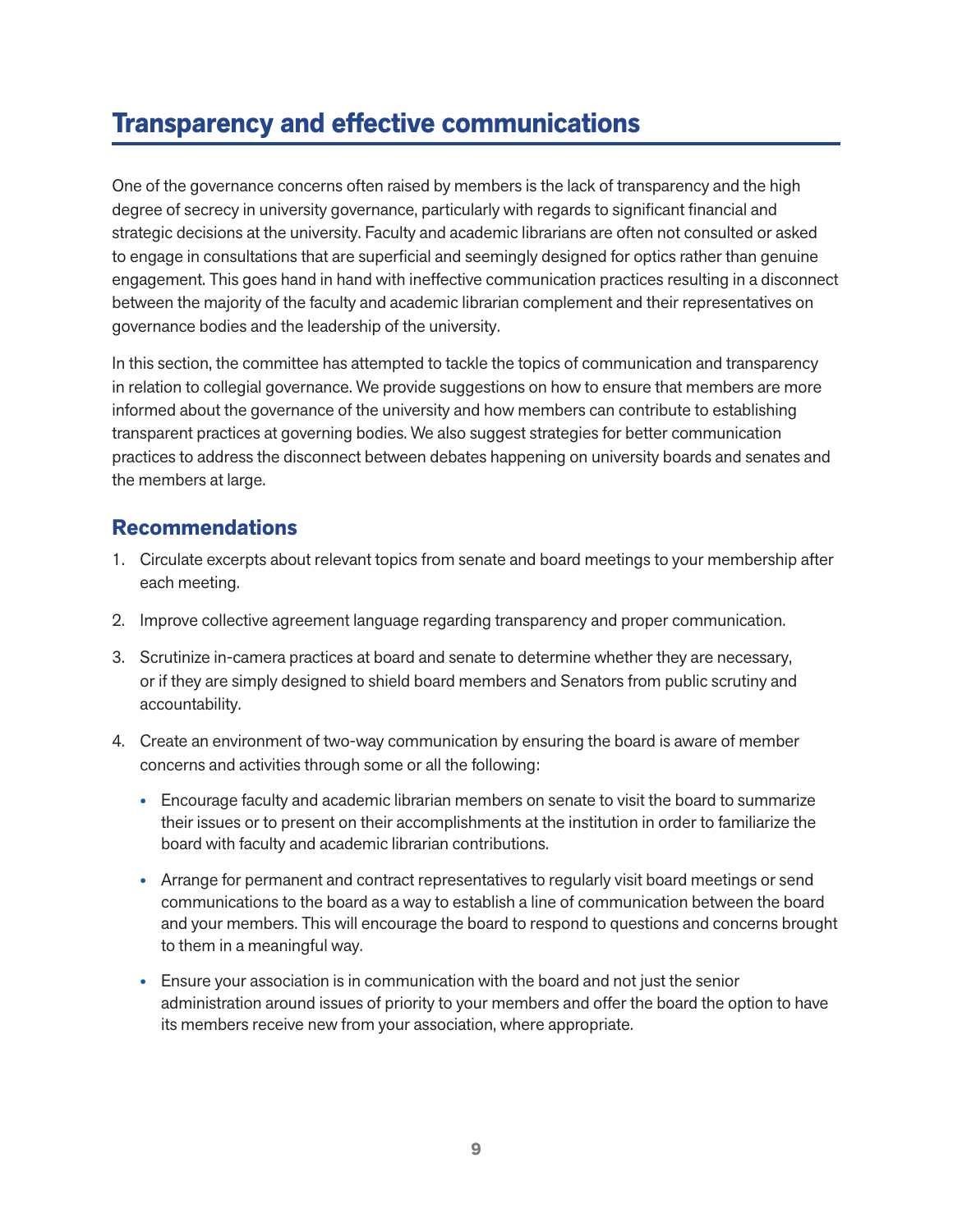# **Policies, practices, and domains**

While the structure of governance bodies heavily contributes to their role in collegial governance at an institution, day-to-day governing practices and policies are often equally impactful. Gaps in institutional policies, continued use of flawed policies, and practices that diverge from the rules and principles of the institution all contribute to faulty models of shared governance.

Furthermore, the contrast between issues deliberated at shared governance bodies of an institution and the scope and nature of the decisions and issues that get decided through administrative channels are a good test of a university's governance model and whether it is top-down or rooted in collegiality. One way to measure this is whether matters that directly affect your members and their work are discussed and decided at shared governance bodies or through administrative channels.

In this section, the committee provides suggestions for how associations can conduct a governance audit of their institutions and advocate for policies and practices that are in line with principles of shared governance.

- 1. Use the [OCUFA University Governance Report Card](https://ocufa.on.ca/members-area/governance-committee/governancereportcard/) to assess how your university's governance practices measure up against the principles identified by OCUFA.
- 2. Poll association members, starting with a targeted group: Senators, past and present. The senate network (noted earlier in the document) could reach out and poll fellow faculty and academic librarians. If your association has a governance committee (noted earlier in this document), it could also take on this task.
- 3. Examine the use or abuse of in-camera sessions and advocate against excessive use of in-camera sessions.
- 4. Advocate for "sunset clauses" for any decisions made in exceptional circumstances. Challenge decisions that were made outside of appropriate academic channels. Ensure those decisions are taken through consultation moving forward.
- 5. Offer faculty and academic librarian-led education for members of the board on foundational principles of the university, including academic freedom, collegial governance, and the nature of academic work.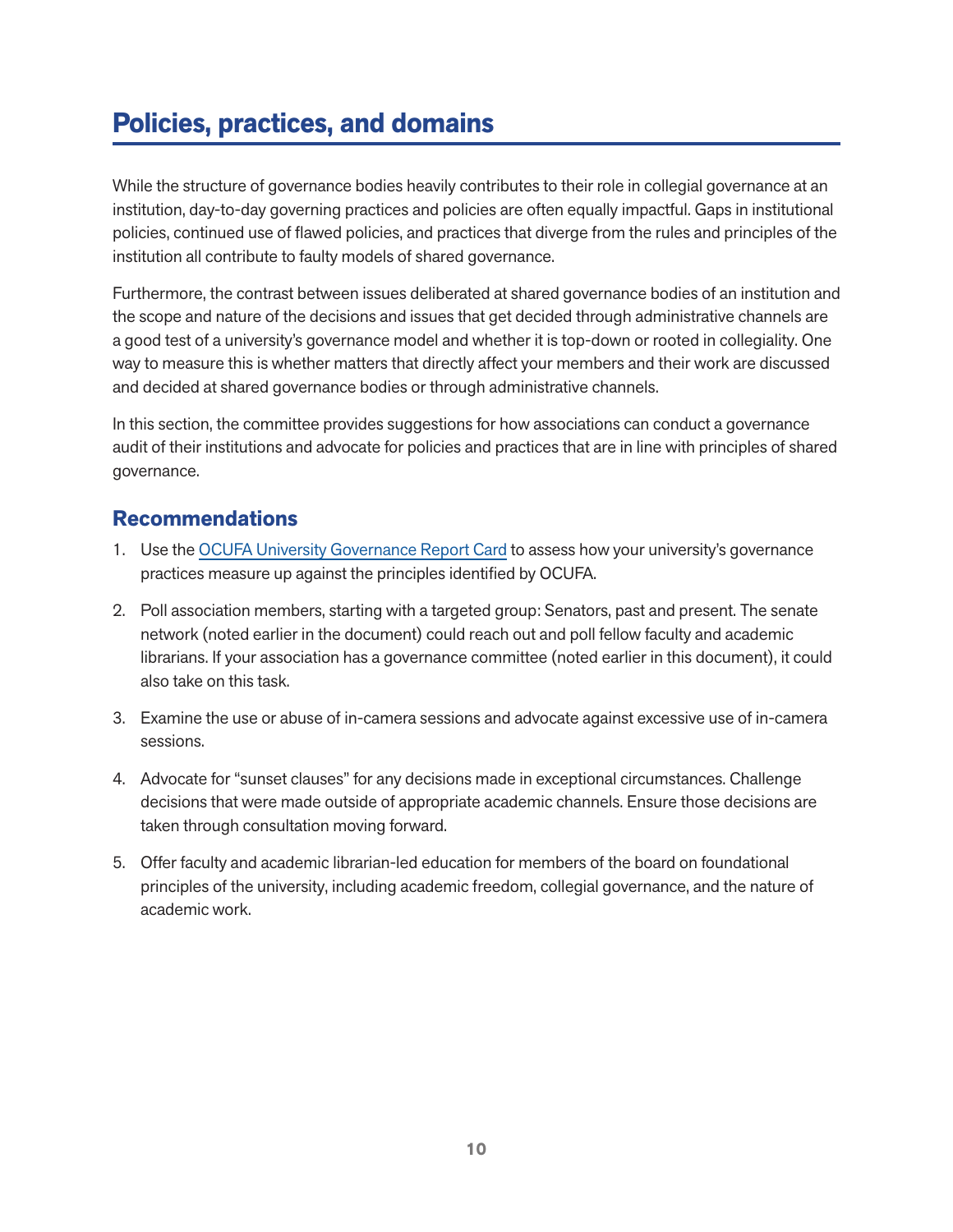# **Budgets and governance**

University budgets heavily influence how decisions are made at an institution. Even though there are clear distinctions between the budget as a political and planning document and actual spending at an institution, budgetary limitations are often used as justification for forcing decisions in governing bodies or going around the appropriate governing structures of the university. Further, the lack of meaningful consultation and transparency around university budgets, exclusionary practices around budget committees, and the lack of accountability and scrutiny around universities' spending are all too common.

In this section, the committee provides recommendations for ways in which associations and faculty and academic librarian representatives on governance bodies can address the challenges university budgets and financial decisions bring to collegial governance. Recognizing the direct ties between policy-making and financial decisions, we encourage faculty, academic librarians, and their associations to work towards more transparency and consultation in the development of university budgets and to oppose efforts to separate academic decisions from financial ones.

- 1. Know the budget model of your university and recruit experts within your membership to assist in reviewing and analyzing the institution's budgets and financial statements. OCUFA's University Finance Committee can assist associations with this task.
- 2. Consider striking a financial information sub-committee in your association that meets regularly with the administration to receive financial updates. This sub-committee can also advise the association on the information it should be regularly requesting and questions it should be asking the administration.
- 3. Consider proposing a senate budget committee as senates are often excluded from budgetary decisions. Forming a budget committee of senate or a joint committee with board, would allow for more transparency and scrutiny with regards to university budgets and for better communication between the senate and the board. Since finances are a board responsibility, the senate budget committee is best positioned as a committee to examine the academic implications of university budgets.
- 4. Organize to change the composition of board budget committees. Many boards of governors do not allow internal members, such as student, faculty, academic librarian, or staff representatives to sit on board budget committees. You can organize to ensure that internal members have voting or non-voting rights.
- 5. Include budget presentations and university financial updates at your association's general meetings to inform your members and to hear concerns that can be communicated to governing bodies. These budget reports can be regularly presented to members or be scheduled around collective agreement negotiations.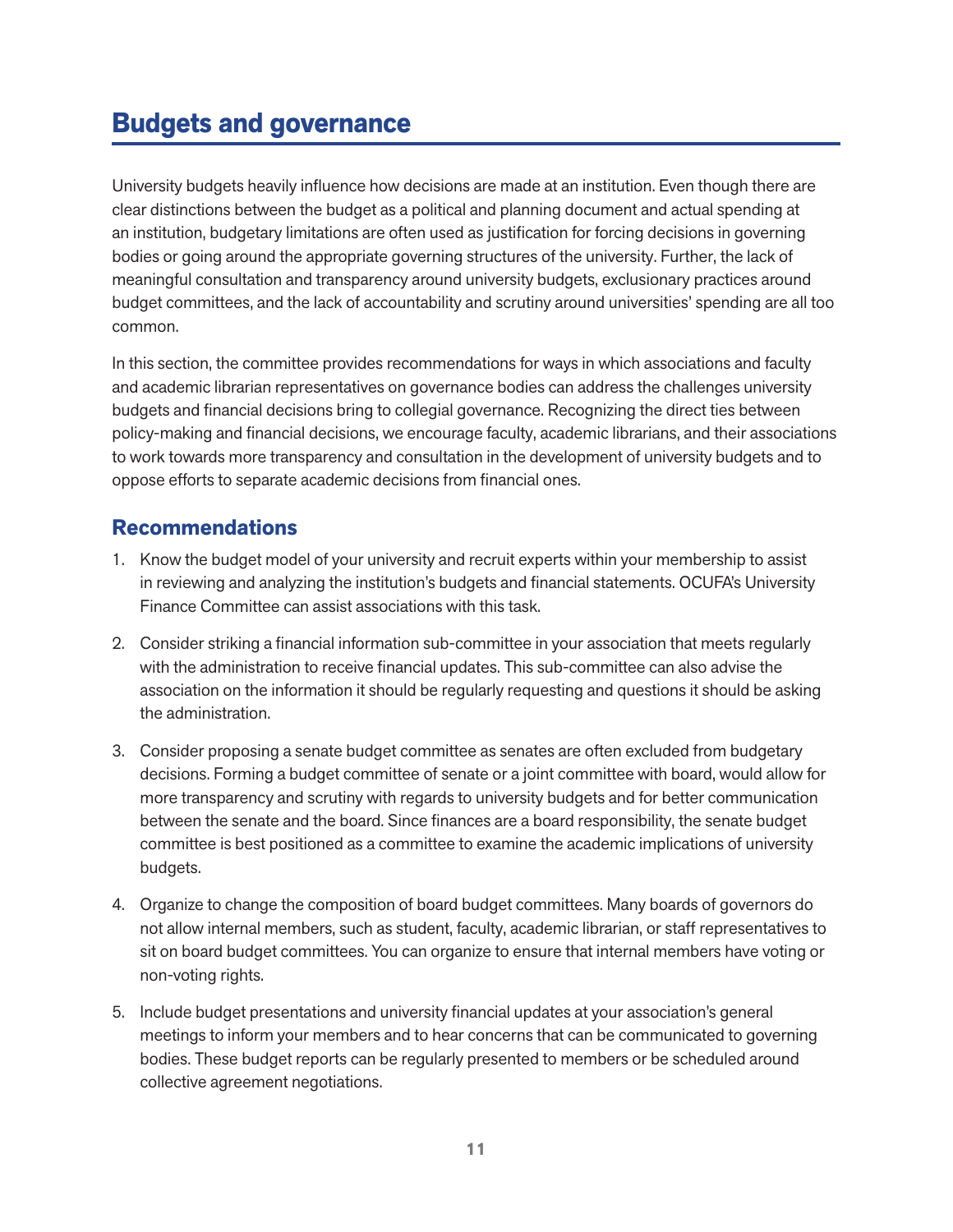- 6. Ensure that your association has an ongoing relationship with the Chief Financial Officer (CFO) of the university and that you are receiving regular updates, data, and information on the university's financial status from the CFO.
- 7. Scrutinize the budgetary and financial decision-making practices at the faculty, departmental, and university levels and, in particular, inquire about the spending of central funds. Many universities are opting for shared responsibility budget models that allow for decentralized resource allocation to faculties based on their generated revenue. There are many concerns, including around equity and governance, with these new models and their impact on smaller departments and programs.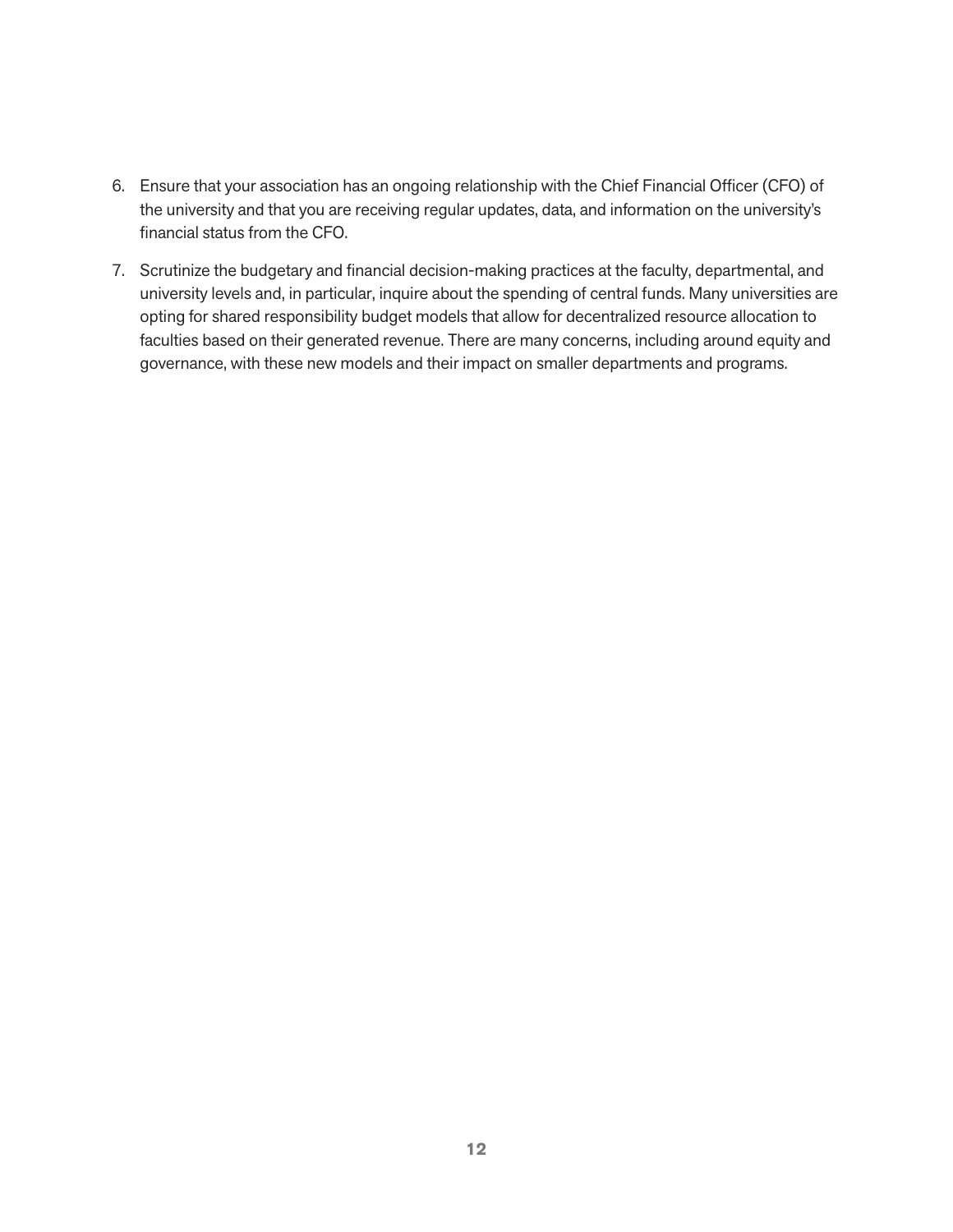# **Senior administrative/academic searches**

The [2018 OCUFA Survey of University Governance](https://ocufa.on.ca/research-submissions/collegial-governance-at-ontario-universities-report-of-the-ocufa-university-governance-committee/) demonstrated a marked tendency towards closed searches for Presidents and other senior administrative positions at most universities in the province. The data also showed an overwhelming increase in the employment of professional hiring and consulting firms and headhunters to administer search processes for senior administrators. This trend is in line with the growing prevalence of corporate members and the resulting corporate practices on university boards. This tendency towards secrecy both disempowers members and creates a culture where transparency in governance is not a priority.

In this section, the committee provides recommendations on how faculty and academic librarians, their representatives on governing bodies, and their associations can advocate for higher transparency in senior administrative and academic searches.

- 1. Explore ways to include language on open search processes in collective agreements.
- 2. Know the history of open searches at your institution, speak to precedents of open searches, and demand justification for any proposed changes to approach.
- 3. Ensure your association is closely engaged with the search committee selection process and is aware of relevant timelines for feedback.
- 4. Ensure that there is a consultation process on selecting hiring firms if search firms are being used. It is often search firms that recommend closed searches and secretive processes and it is important to ensure they are not setting university policy on this issue.
- 5. Ensure that the same open processes that apply to hiring are applied to renewal as well.
- 6. Advocate for a transparent consultation process. Feedback submitted through consultations is often kept confidential, so it is unclear whether the feedback of the community is in fact included in the selection process. If feedback was requested confidentially, aggregated results can still be shared without identifying information.
- 7. Advocate for individuals to have the choice to make their submissions public (anonymous or named) either through the search committee establishing a public space or through your association.
- 8. Review confidentiality statements prior to the search and advocate for a balance between confidentiality and transparency. Closed searches often tip the balance in favour of confidentiality.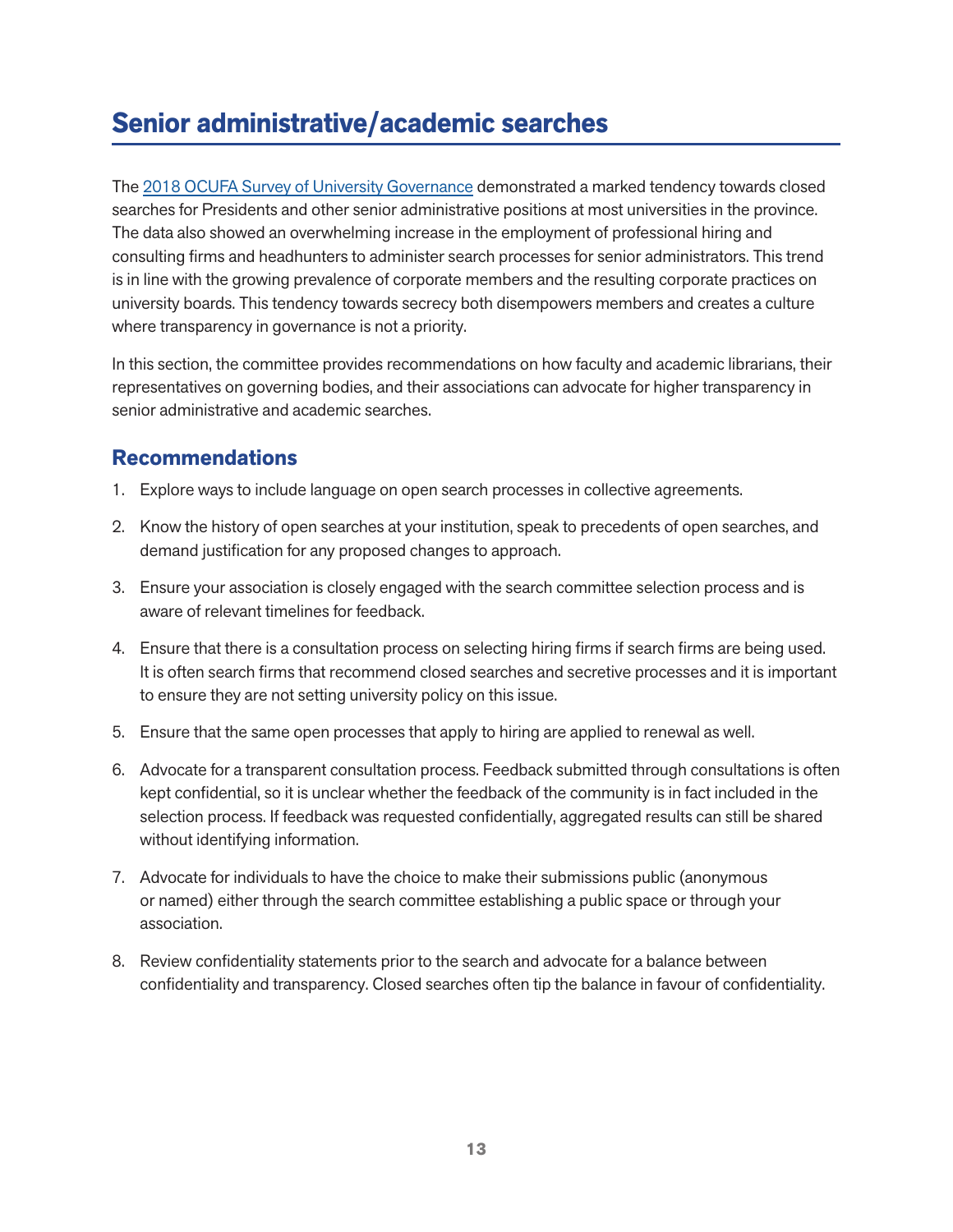### **Collegial governance during an emergency**

It is not uncommon for an institution's governing policies and practices to be temporarily suspended, altered, or outright ignored during a local or provincial emergency. In these circumstances, if institutions doe not have a plan for governing during an emergency, they most often revert to a top-down, nonconsultative and non-collegial approach to decision-making. Recent examples of university responses to the COVID-19 pandemic, as well as the 2021 Laurentian University financial crisis, are indicative of this phenomenon.

In this section, the committee has focused on the topic of university governance during an emergency and provided suggestions for how universities can ensure proper governance during emergencies.

#### **Recommendations**

1. Ensure there are established channels for direct, regular communication during a crisis. Faculty and academic librarian associations must be in constant communication with appropriate administrators, decision-making bodies, and the association membership.

You can do so by:

- a. Reviewing the emergency measures defined in senate and board bylaws and, in the absence of clear process, ensuring that regular policies and processes for addressing crises and emergency situations are developed in advance.
- b. Initiating a discussion through your association to develop emergency communications measures. You can use the COVID-19 crisis as an example to ensure they are developed prior to another crisis and are ready to be activated when needed.
- c. Establishing joint committees of the administration, campus unions, senate, and board to develop and review temporary communication channels for use in emergencies.
- d. Reviewing the emergency measures defined in senate and board bylaws and, in the absence of clear process, ensuring that regular policies and processes for addressing crises and emergency situations are developed in advance.
- 2. Work with your administration to ensure that emergency measures are temporary and are suspended at the conclusion of a crisis to avoid establishing a harmful precedent. Get a written confirmation of the temporary nature of such emergency measures.
- 3. Review powers of the senate executive as this body often has particular powers to make decisions on behalf of senate during the summer months or in particular situations that require a speedy response.
- 4. Review your association's internal policies and processes for addressing emergencies.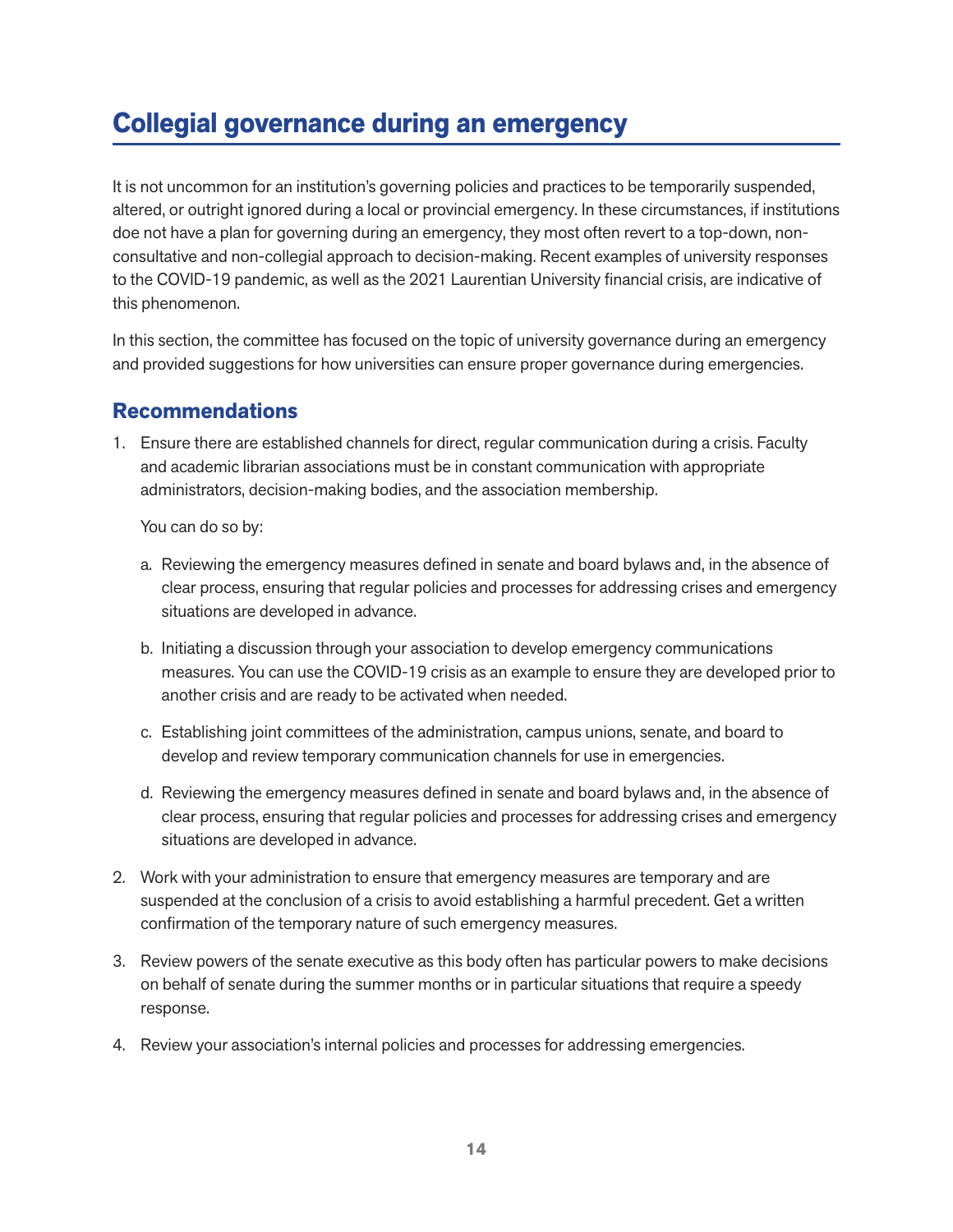- 5. Ensure there are clear accountability processes for the board and clear expectations for senate representatives to the board to regularly report to senate, with added provisions during emergencies.
- 6. Ensure there are clear directions and permissions for faculty and academic librarian representatives on board and senate to speak to and consult with their constituents. This will immensely help with keeping the community informed and engaged during a crisis.
- 7. Review senate and board policies and bylaws regarding in-camera sessions. In the absence of clear language or provisions, develop clear policies for when and how in-camera sessions are held. There is a tendency to abuse in-camera provisions to avoid transparency and accountability in moments of crisis. Having clear policies and practices set ahead of time will play a role in minimizing this harmful practice.
- 8. Limit the scope and duration of emergency measures that violate collective agreements through clear and binding letters of understanding.
- 9. Once the emergency ends, participate in or initiate a critical review of the emergency procedures so that any needed adjustments are made before they need to be invoked again.